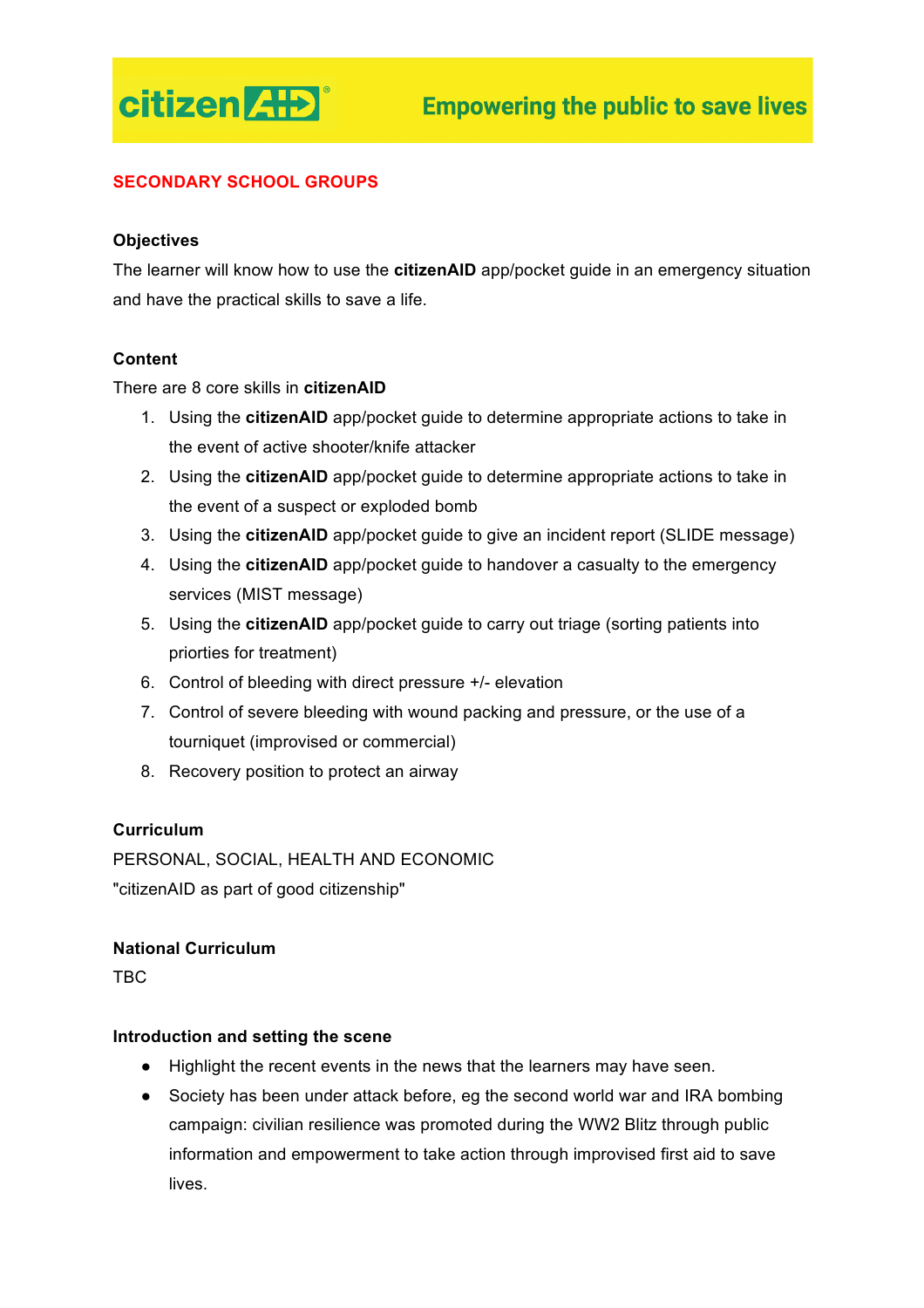# **citizen AHD**®

# **Empowering the public to save lives**

- Emergency services respond in a predetermined way. Police will secure the scene and try to remove the threat before others, including the Ambulance Service, can approach.
- The things that kill quickly after injury (less than 5 mins) are loss of the airway and massive bleeding. **citizenAID** focuses on these two major aspects.
- **citizenAID** provides skills that are transferable to all situations where there are injured, not just those from a deliberate attack. These are life skills.

# **Teaching activities**

# **A. Teacher-led discussion using cartoon storyboard**

Use the cartoon storyboard of your choice (Lion on the loose, an allegory, or School shooter) to prompt student discussion:

- "What can you see happening?"
- "How do you think those involved are feeling?"
- "How does it make you feel?"
- "What actions do you think each character you can see *will* take or *should* take?"
- "Do you feel more confident now if you were ever in such an unlikely situation?"
- "Can you see how the skills you can use in this situation might also be used in other everyday situations?"

## **Time: Estimated 45-60 minutes**

# **B. Didactic presentation of citizenAID materials (you can select parts of this as time allows)**

- 1. Using the **citizenAID** app/pocket guide to understand appropriate actions to take in the event of an active shooter/knife attacker
	- a. Use the app projected onto screen
	- b. Use the slide set
	- **c. KLP: Discuss 'Run, hide, tell' then 'Treat when safe to do so'**
	- **d. Discussion (10 mins)**
- 2. Using the **citizenAID** app/pocket guide to understand appropriate actions to take in the event of suspect or exploded bomb
	- e. Use the app projected onto screen
	- f. Use the slide set
	- **g. Discussion (5 mins)**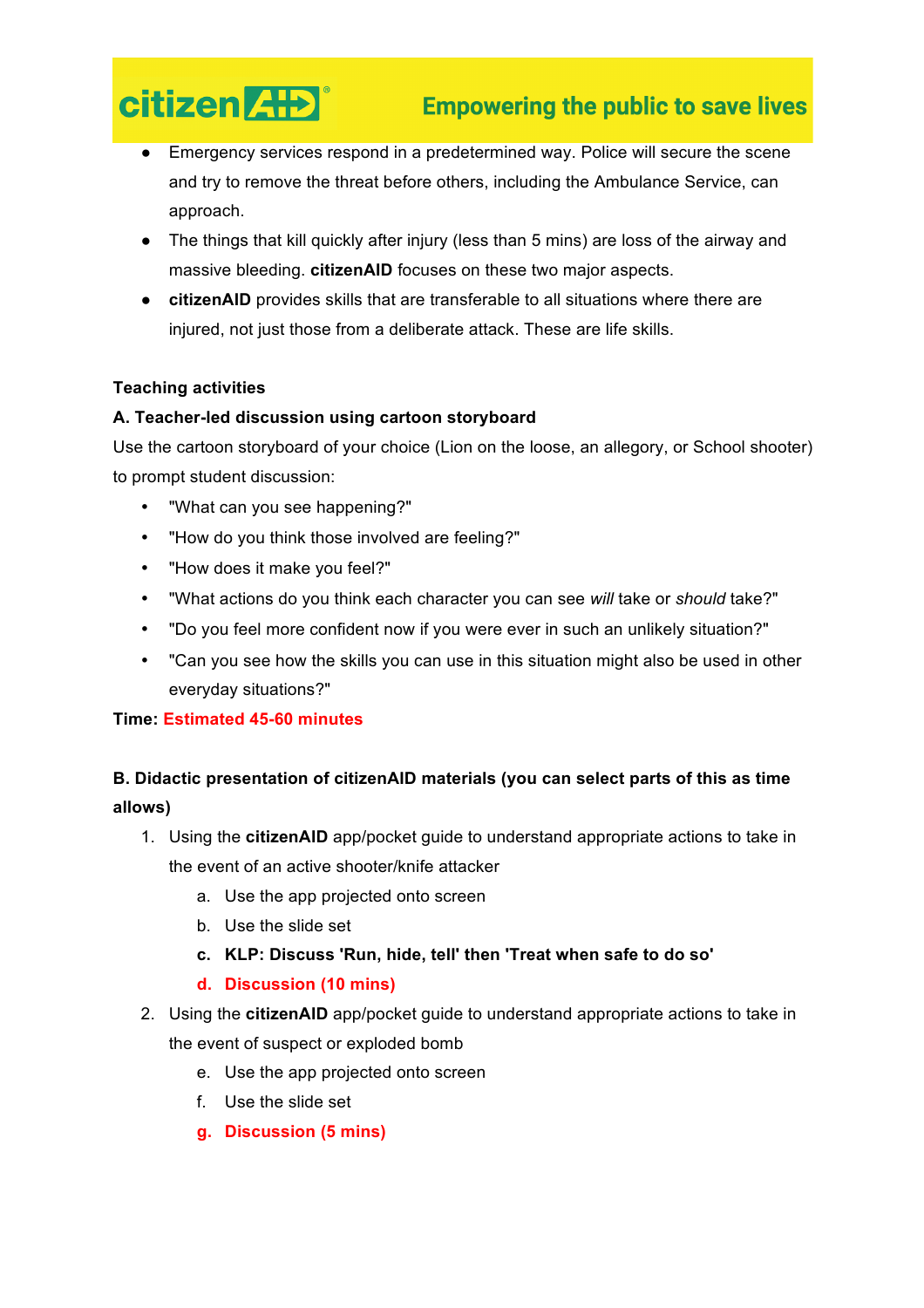

- 3. Using the **citizenAID** app/pocket guide to practice an incident report (SLIDE message)
	- h. Use the slide set
	- **i. KLP: SLIDE messages must be kept short**
	- **j. Discussion and practice (15 mins)**
- 4. Using the **citizenAID** app/pocket guide to hand over the casualty to the emergency services (MIST message)
	- k. Use the slide set
	- l. **KLP: MIST messages must be kept short**
	- **m. Discussion and practice (10 mins)**
	- n. Skills video (citizenAID\_MIST Hand Over\_210417)
- 5. Using the **citizenAID** app/pocket guide to carry out triage
	- o. Use the slide set
	- p. **KLP: triage saves lives by identifying the most injured to treat first**
	- **q. Discussion and practice (10 mins)**
- 6. Control of bleeding by direct pressure +/- elevation
	- r. Practice by applying pressure to a fake wound (you can improvise this if you do not have a training aid)
	- s. **KLP: these simple actions stop most bleeds**
	- **t. Practical (10 mins)**
- 7. Control of severe bleeding with wound packing and pressure
	- u. Use a cupped hand to act as the wound bowl and get the student to pack this and apply direct pressure.
	- v. **KLP: wound packing only works effectively is pressure is** *into* **(not** *over***) the wound.**
	- w. Skills video (citizenAID\_Wound Packing\_210417)
	- **x. Practical (15 mins)**
- 8. Control of severe bleeding with a tourniquet (improvised or commercial)
	- y. *NEVER ALLOW PRACTICE ON EACH OTHER:* always use a training device
	- z. Use a rolled towel stuffed down a cut off trouser leg or a broom handle cut in half and wrapped in foam pipe insulation then covered with a piece of tubigrip (learners can make these as ice-breakers for the session)
	- **aa. KLP: a tourniquet is ONLY applied for life-threatening limb bleeding that cannot be controlled by other means [for public safety purposes, this is a GOLDEN MESSAGE]**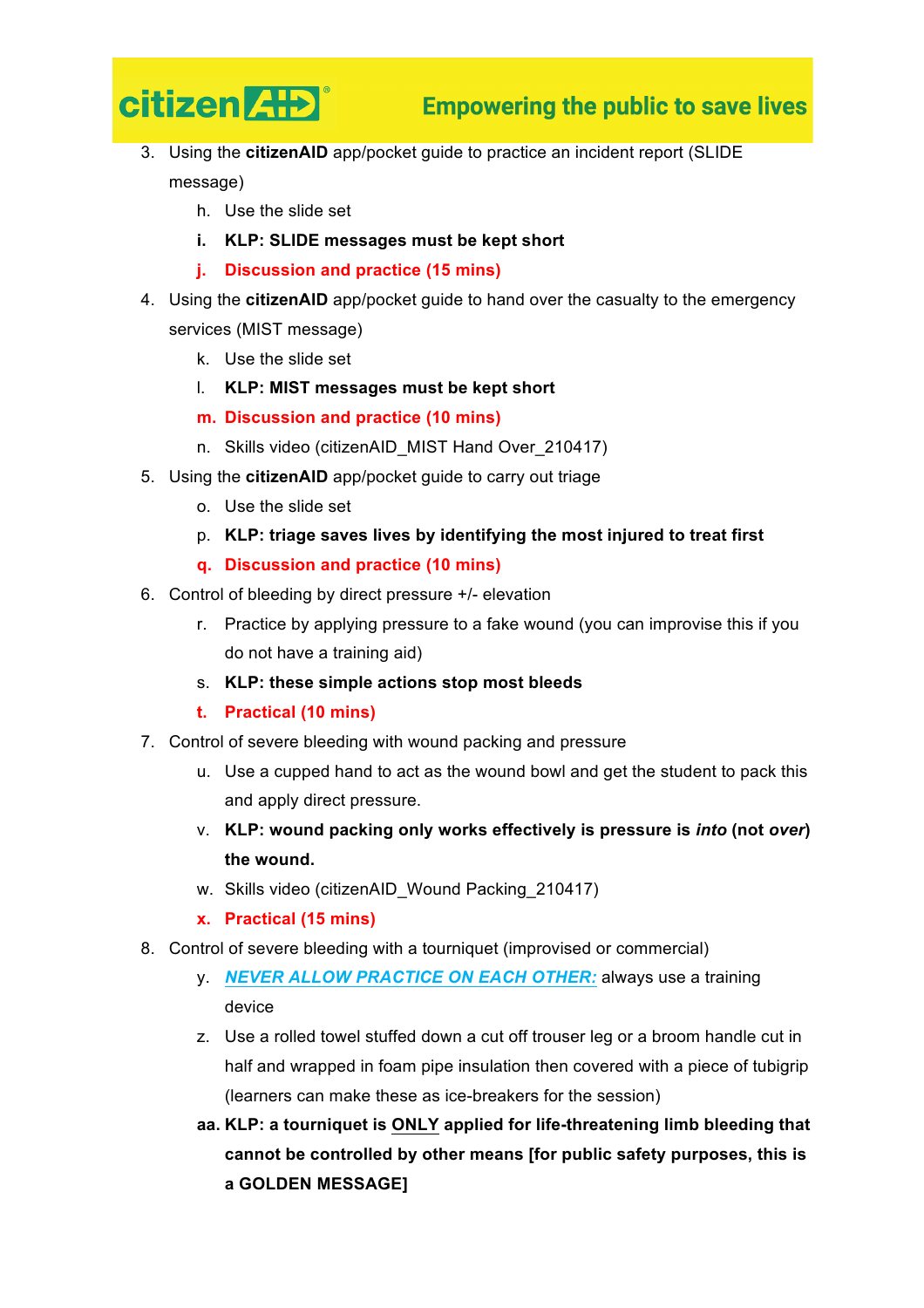# **citizen AHD**® **Empowering the public to save lives**

- bb. **KLP: applying a tourniquet will hurt**
- **cc. KLP: turn the windlass until the bleeding stops - fix in place / or hold**
- dd. Skills video (citizenAID\_Improvising a Tourniquet\_210417)

# **ee. Practical (20 mins)**

- 9. Recovery position to protect an airway
	- ff. Use each other to practice this
	- *gg.* **KLP: clear pockets if practical before turning to stop casualty lying on keys/mobile phone etc.** *[During practice you are preventing students from lying uncomfortably or damaging items such as a phone in their pockets]*
	- hh. Skills video (citizenAID\_Recovery Position\_210417)
	- **ii. Practical (10 mins)**

# **Time: Estimated 2 hours [with questions] An expansion room may be needed for practical components**

## **Resources & Learning Materials**

Provide learners with pocket guides at the beginning of the session and/or allow use of the mobile phone free APP.

Provide learners with equipment to control bleeding:

- Replica wound
	- If you do not have a training aid, a cupped hand can be used to replicate a wound cavity
- Equipment for improvised wound packing (scarf, sock, t-shirt) and pressure
- Equipment to improvise a tourniquet (e.g. scarf, tie, belt plus a windlass such as a fork, screwdriver, or short piece of wood)
- Commercial dressings for wound packing (not mandatory, a picture will do, or a demonstration of the school's first aid kit)
- A commercial tourniquet (not mandatory, a picture will do, for demonstration purposes)

#### **Skills videos (SV) are here:**

<https://www.dropbox.com/sh/ec42hlj7cfysx0z/AAAs4kllbDn67KpFrx6HsMqTa?dl=0> Password: moggy2017

#### **Training Venue**